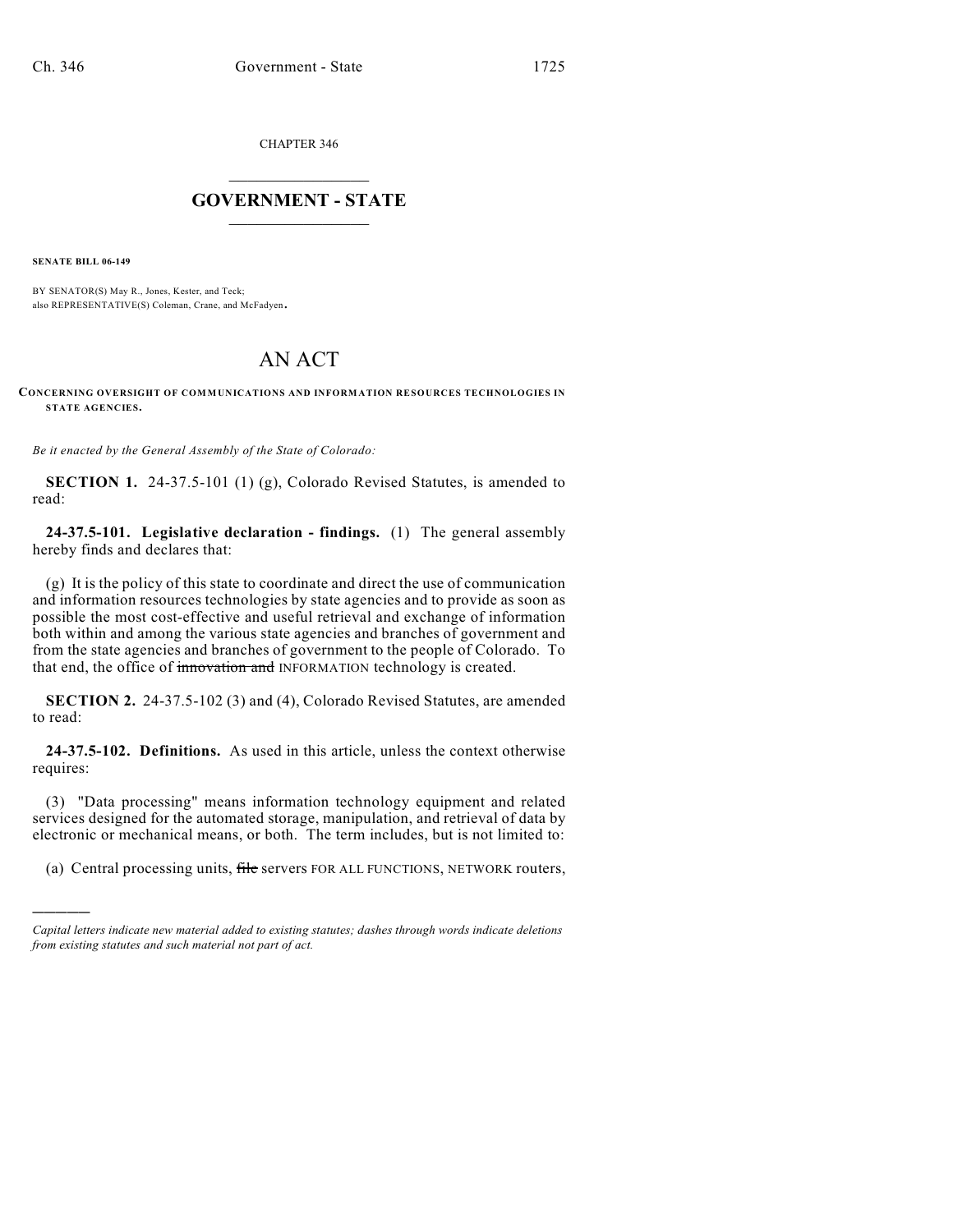front-end processing units, miniprocessors, microprocessors PERSONAL COMPUTERS, LAPTOP COMPUTERS, HAND-HELD PROCESSORS, and ALL related peripheral DEVICES CONFIGURABLE TO SUCH equipment, such as data storage devices, document scanners, data entry equipment, SPECIALIZED END-USER terminal equipment, computer-based word processing systems other than memory or other typewriters, and equipment and systems for SUPPORTING automated COMMUNICATIONS networks;

(b) All related services, including feasibility studies, systems design, software development, SYSTEM TESTING, EXTERNAL OFF-SITE STORAGE and time-sharing NETWORK services, whether provided by state employees or by others; and

(c) The SYSTEMS, programs, and routines, AND PROCESSES used to employ and control the capabilities of data processing hardware, including operating systems, compilers, assemblers, utilities, library routines, maintenance routines, applications, APPLICATION TESTING CAPABILITIES, STORAGE SYSTEM SOFTWARE, HAND-HELD DEVICE OPERATING SYSTEMS, and computer networking programs.

(4) "Office" means the office of innovation and INFORMATION technology created pursuant to section 24-37.5-103.

**SECTION 3.** 24-37.5-103, Colorado Revised Statutes, is amended to read:

**24-37.5-103. Office of information technology - creation.** There is hereby created in the office of the governor an office of innovation and INFORMATION technology, the head of which shall be the chief technology INFORMATION officer, who shall be appointed by the governor and who shall serve at the pleasure of the governor.

**SECTION 4.** 24-37.5-104, Colorado Revised Statutes, is amended BY THE ADDITION OF A NEW SUBSECTION to read:

**24-37.5-104. Transfer of functions - change of name - continuity of existence - legislative declaration.** (5) (a) THE GENERAL ASSEMBLY HEREBY FINDS AND DECLARES THAT:

(I) UPON CREATION OF THIS ARTICLE, THE NAME "OFFICE OF INNOVATION AND TECHNOLOGY" BEST REFLECTED THE ACTIVITIES OF SUCH OFFICE IN THE GOVERNOR'S OFFICE IN CONNECTION WITH THE COORDINATION AND DIRECTION OF THE USE OF COMMUNICATION AND INFORMATION RESOURCES TECHNOLOGIES BY STATE AGENCIES.

(II) TO BETTER REFLECT THE CURRENT ACTIVITIES OF THIS OFFICE, THE OFFICE SHOULD BE REFERRED TO AS THE "OFFICE OF INFORMATION TECHNOLOGY".

(III) THE NAME OF THE OFFICE IN THE GOVERNOR'S OFFICE THAT COORDINATES AND DIRECTS THE USE OF COMMUNICATION AND INFORMATION RESOURCES TECHNOLOGIES BY STATE AGENCIES SHOULD ACCORDINGLY BE CHANGED FROM THE "OFFICE OF INNOVATION AND TECHNOLOGY" TO THE "OFFICE OF INFORMATION TECHNOLOGY".

(b) ON AND AFTER JULY 1, 2006, THE OFFICE OF INFORMATION TECHNOLOGY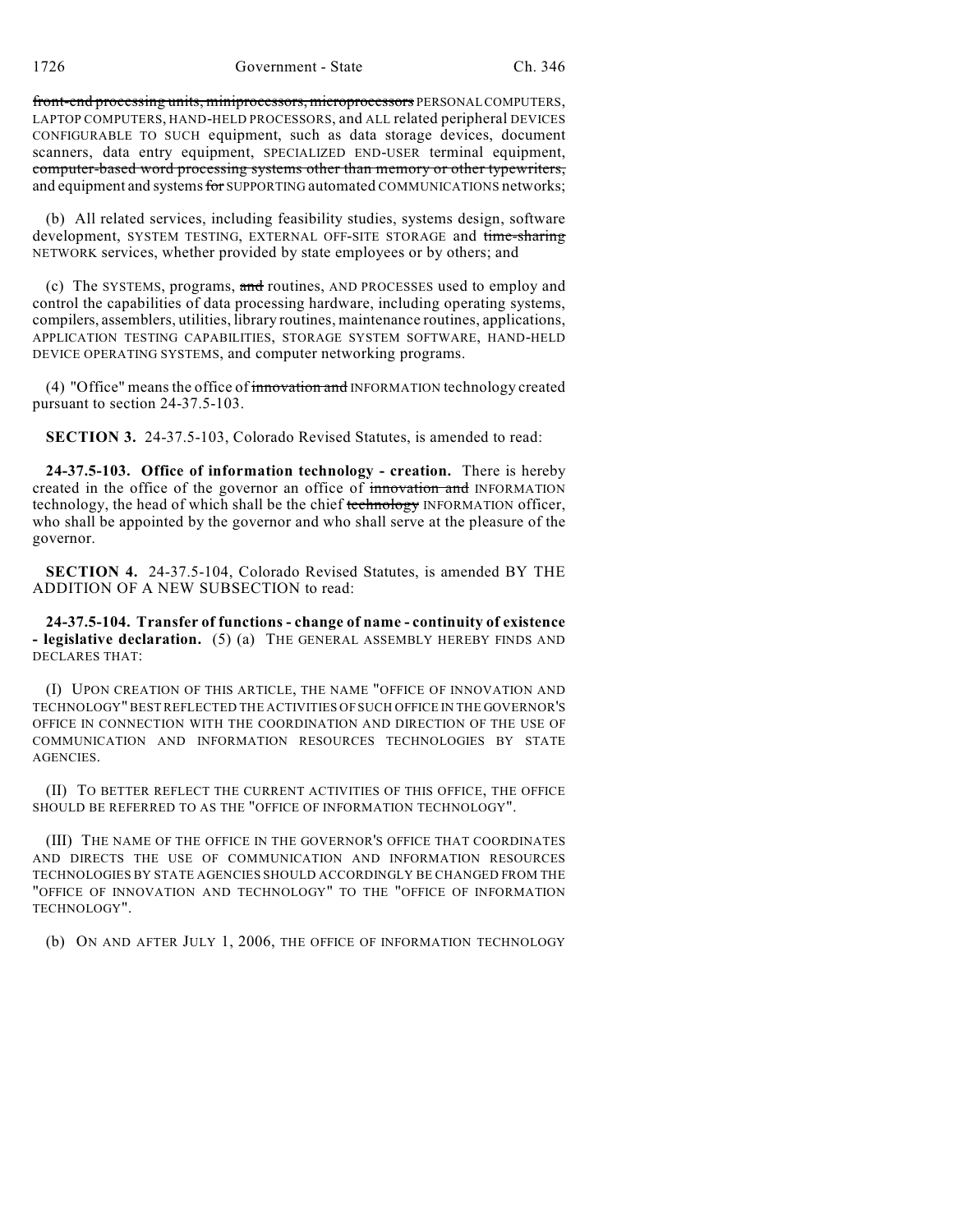SHALL EXECUTE, ADMINISTER, PERFORM, AND ENFORCE THE RIGHTS, POWERS, DUTIES, FUNCTIONS, AND OBLIGATIONS VESTED IN THE OFFICE OF INNOVATION AND TECHNOLOGY PRIOR TO JULY 1, 2006, AND ALL EMPLOYEES OF THE OFFICE OF INNOVATION AND TECHNOLOGY SHALL BE TRANSFERRED TO THE OFFICE OF INFORMATION TECHNOLOGY AND SHALL BECOME EMPLOYEES THEREOF. SUCH EMPLOYEES SHALL RETAIN ALL RIGHTS TO THE STATE PERSONNEL SYSTEM AND RETIREMENT BENEFITS UNDER THE LAWS OF THIS STATE, AND THEIR SERVICES SHALL BE DEEMED TO HAVE BEEN CONTINUOUS. ALL TRANSFERS AND ANY ABOLISHMENT OF POSITIONS IN THE STATE PERSONNEL SYSTEM SHALL BE MADE AND PROCESSED IN ACCORDANCE WITH STATE PERSONNEL SYSTEM LAWS AND RULES.

(c) ON JULY 1, 2006, ALL ITEMS OF PROPERTY, REAL AND PERSONAL, INCLUDING OFFICE FURNITURE AND FIXTURES, BOOKS, DOCUMENTS, AND RECORDS OF THE OFFICE OF INNOVATION AND TECHNOLOGY ARE TRANSFERRED TO THE OFFICE OF INFORMATION TECHNOLOGY AND SHALL BECOME THE PROPERTY THEREOF.

(d) WHENEVER THE OFFICE OF INNOVATION AND TECHNOLOGY IS REFERRED TO OR DESIGNATED BY ANY CONTRACT OR OTHER DOCUMENT, SUCH REFERENCE OR DESIGNATION SHALL BE DEEMED TO APPLY TO THE OFFICE OF INFORMATION TECHNOLOGY. ALL CONTRACTS ENTERED INTO BY THE OFFICE OF INNOVATION AND TECHNOLOGY PRIOR TO JULY 1, 2006, ARE HEREBY VALIDATED, WITH THE OFFICE OF INFORMATION TECHNOLOGY SUCCEEDING TO ALL THE RIGHTS AND OBLIGATIONS OF SUCH CONTRACTS. ANY APPROPRIATIONS OF FUNDS FROM PRIOR FISCAL YEARS OPEN TO SATISFY OBLIGATIONS INCURRED UNDER SUCH CONTRACTS ARE HEREBY TRANSFERRED AND APPROPRIATED TO THE OFFICE OF INFORMATION TECHNOLOGY FOR THE PAYMENT OF SUCH OBLIGATIONS.

(e) ON AND AFTER JULY 1, 2006, WHEN ANY PROVISION OF THE COLORADO REVISED STATUTES REFERS TO THE OFFICE OF INNOVATION AND TECHNOLOGY, SAID LAW SHALL BE CONSTRUED AS REFERRING TO THE OFFICE OF INFORMATION TECHNOLOGY. THE REVISOR OF STATUTES IS AUTHORIZED TO CHANGE ALL REFERENCES IN THE COLORADO REVISED STATUTES TO THE OFFICE OF INNOVATION AND TECHNOLOGY TO REFER TO THE OFFICE OF INFORMATION TECHNOLOGY.

**SECTION 5.** 24-37.5-105 (3), Colorado Revised Statutes, is amended to read:

**24-37.5-105. Office - responsibilities.** (3) The office may SHALL:

(a) Identify and encourage advanced and emerging technology industries to locate in Colorado;

(b) Develop and encourage a world wide web-based state government and facilitate the dissemination of information onto the web; AND

(c) Evaluate and streamline systemwide business practices for the purpose of finding methods for the enhanced utilization of technology.

(d) Investigate and develop methods for maximizing broadband access throughout the state;

(e) Facilitate the commercialization of technology from the private sector to the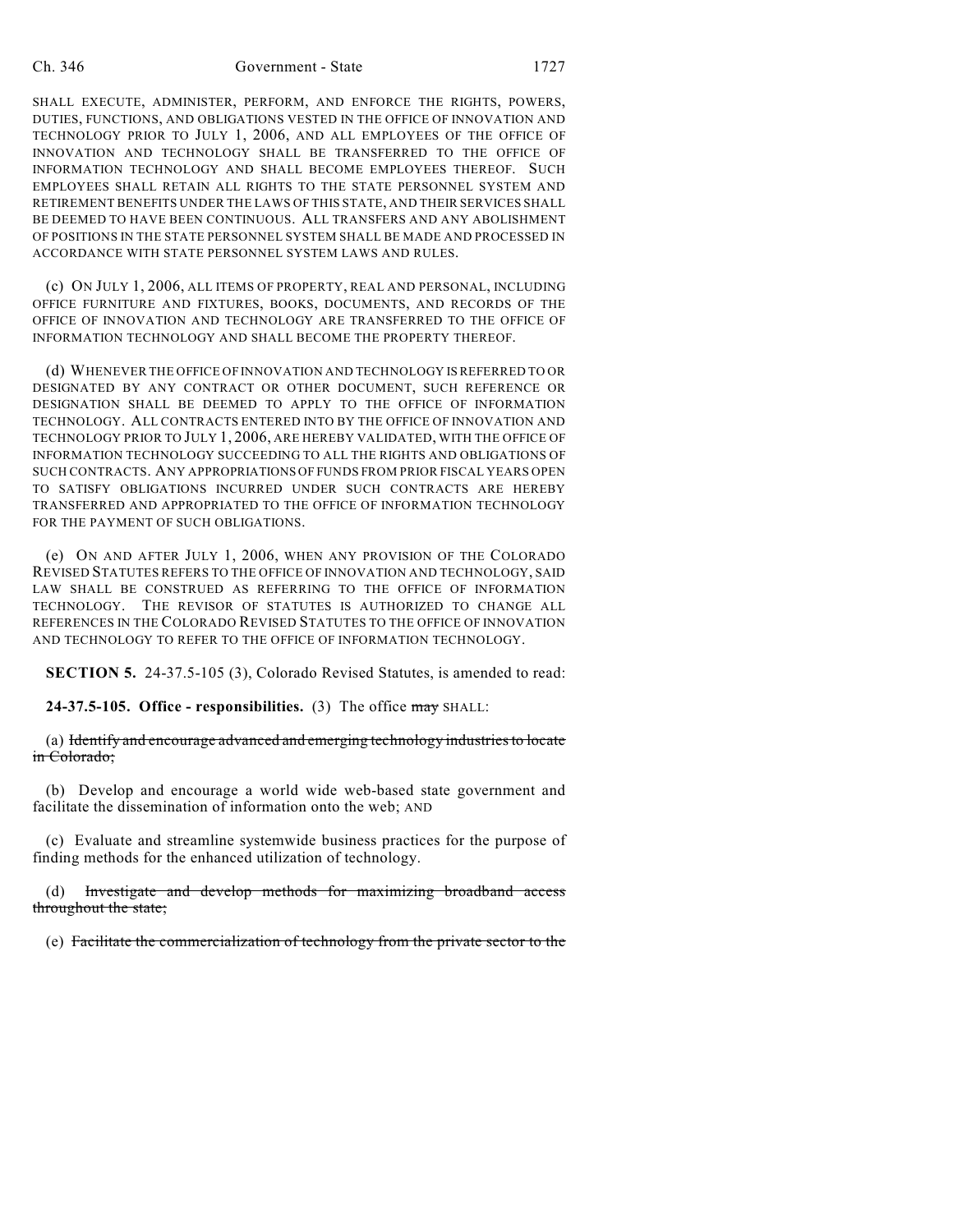## public sector; and

(f) Promote the technology and infrastructure necessary to enable and ensure the participation of Colorado citizens and businesses in electronic commerce.

**SECTION 6.** 24-37.5-106, Colorado Revised Statutes, is amended to read:

**24-37.5-106. Chief information officer - duties and responsibilities.** (1) The chief technology INFORMATION officer shall:

(a) Monitor trends and advances in communication and information resources and data processing, direct and approve a comprehensive, statewide, four-year planning process, and plan for the acquisition, management, and use of communication and information resources and data processing. The statewide INFORMATION TECHNOLOGY plan shall be updated annually and submitted to the governor, the speaker of the house of representatives, and the president of the senate. following review by the legislative communications and information technology committee created in House Bill 99-1348, enacted at the first regular session of the sixty-second general assembly. In developing and updating such plans, the chief technology INFORMATION officer shall consider the advice and recommendations of the commission on information management.

(b) Require state agencies to prepare and submit communications and data processing plans to the office AS PART OF THE STATE'S PLANNING AND BUDGETING PROCESS. SUCH PLANS SHALL:

(I) BE IN COMPLIANCE WITH THE STATE'S ANNUAL INFORMATION TECHNOLOGY PLAN;

(II) SPECIFY THE STATE AGENCY'S COMMUNICATIONS AND DATA PROCESSING PROCUREMENT AND SYSTEM ACQUISITION PLANS FOR THE PLANNING PERIOD; AND

(III) IDENTIFY RISKS, ISSUES, AND CONCERNS WITH THE AGENCY'S COMMUNICATIONS AND DATA PROCESSING INFRASTRUCTURE.

(c) In consultation with the executive director of the department of personnel and the commission on information management, coordinate and direct the formulation and promulgation of policies, standards, specifications, and guidelines for communication and information resources, communication and information resources technologies, and data processing in state agencies, including, but not limited to, those required to support state and local government exchange, acquisition, storage, use, sharing and distribution of geographic or base map data and related technologies; and concerning the development of electronic transactions, including the use of electronic signatures as specified in law;

(d) Direct the development of policies and procedures, in consultation with the office of state planning and budgeting, that are integrated into the state's strategic planning and budgeting processes and that state agencies shall follow in developing communications and data processing plans and technology-related budget requests;

(e) In consultation with the executive director of the department of personnel and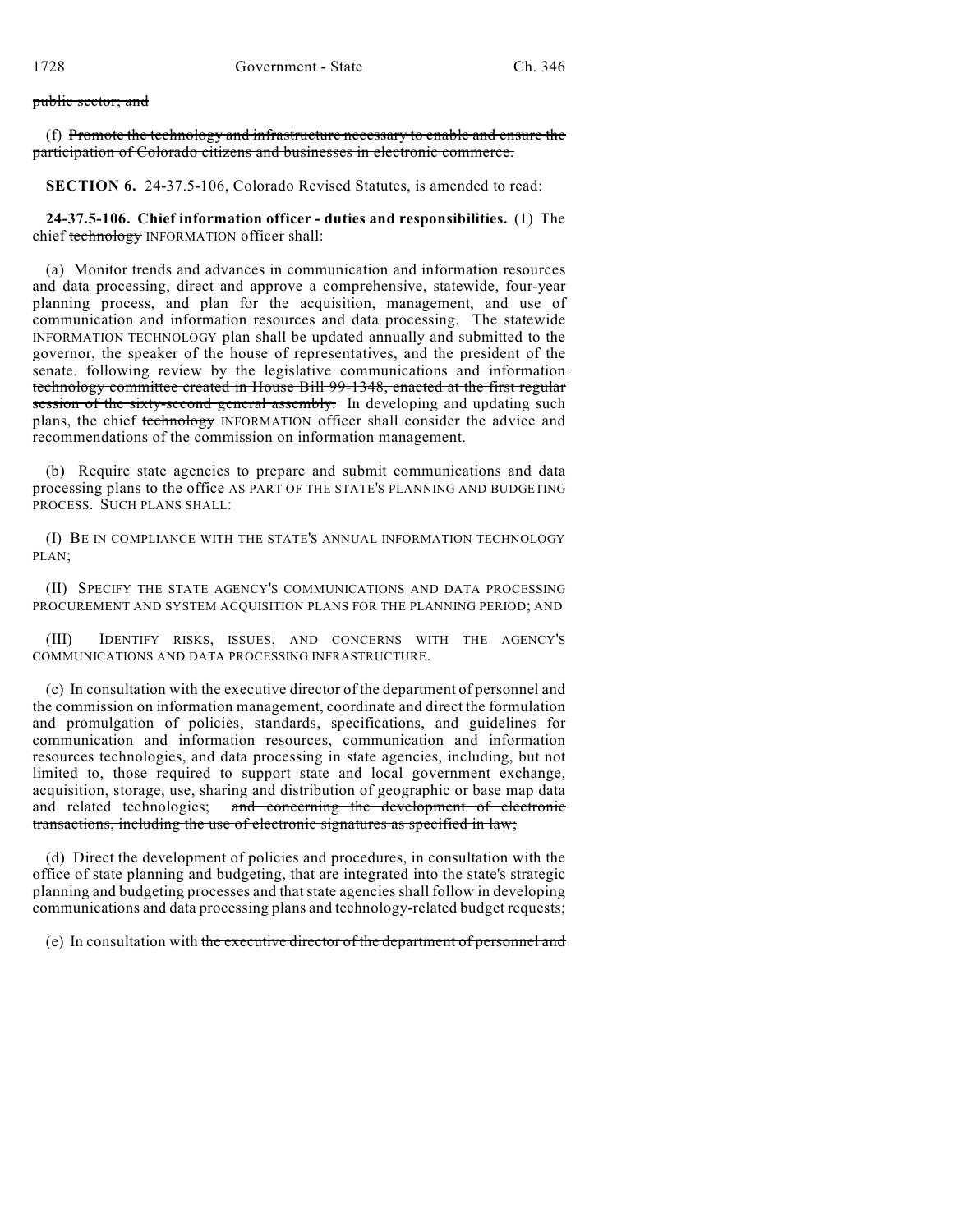the commission on information management, coordinate and direct the development of policies and procedures for the effective management of technology investments throughout their entire life cycle, including, but not limited to, project definition, procurement, development, implementation, operation, performance evaluation, and enhancement or retirement;

(f) IN CONSULTATION WITH THE OFFICE OF STATE PLANNING AND BUDGETING, review budget requests for communication and information resources, communication and information resources technologies, and data processing from state agencies AND APPROVE SUCH BUDGET REQUESTS FOR STATE AGENCIES OTHER THAN THE LEGISLATIVE DEPARTMENT;

(f.5) APPROVE A SET OF MINIMUM STANDARDS TO CONTROL PURCHASES BY STATE AGENCIES AND APPROVE CRITERIA TO BE USED IN APPROVING OR REJECTING AGENCY PROCUREMENTS;

(g) Direct the development of policies and procedures for review by the commission on information management of communication and information resources, communication and information resources technologies, and data processing procurements, agreements, or contracts for amounts exceeding twenty-five thousand dollars ONE HUNDRED THOUSAND DOLLARS;

(h) Subject to the review and approval of the commission on information management, Aggregate communication and information resources, communication and information resources technologies, and data processing procurements for one or more state agencies;

(i) In consultation with the executive director of the department of personnel and the commission on information management, coordinate and direct the establishment of statewide standards for the efficient exchange of electronic information and technology, including infrastructure, between the public and private sectors in the state;

(j) In consultation with the executive director of the department of personnel, evaluate the feasibility of outsourcing communication and information resources and data processing resources and services and outsource those resources and services that would be beneficial to the state;

(k) MONITOR THE STATUS AND TIMELINESS OF COMMUNICATION AND INFORMATION RESOURCES, COMMUNICATION AND INFORMATION RESOURCES TECHNOLOGIES, AND DATA PROCESSING SYSTEMS PROJECTS AND PROCUREMENTS FOR STATE AGENCIES AND ADVISE ON ANY RISK MANAGEMENT ISSUES IN CONNECTION WITH THOSE PROJECTS AND PROCUREMENTS;

ASSIST STATE AGENCIES WITH THE TIMELY DELIVERY OF AGENCY COMMUNICATION AND INFORMATION RESOURCES, COMMUNICATION AND INFORMATION RESOURCES TECHNOLOGIES, AND DATA PROCESSING SYSTEMS PROJECTS, IN ACCORDANCE WITH RELEVANT CONTRACT DEADLINE DATES OR SCHEDULES, FROM COMMENCEMENT THROUGH COMPLETION OF THOSE PROJECTS; AND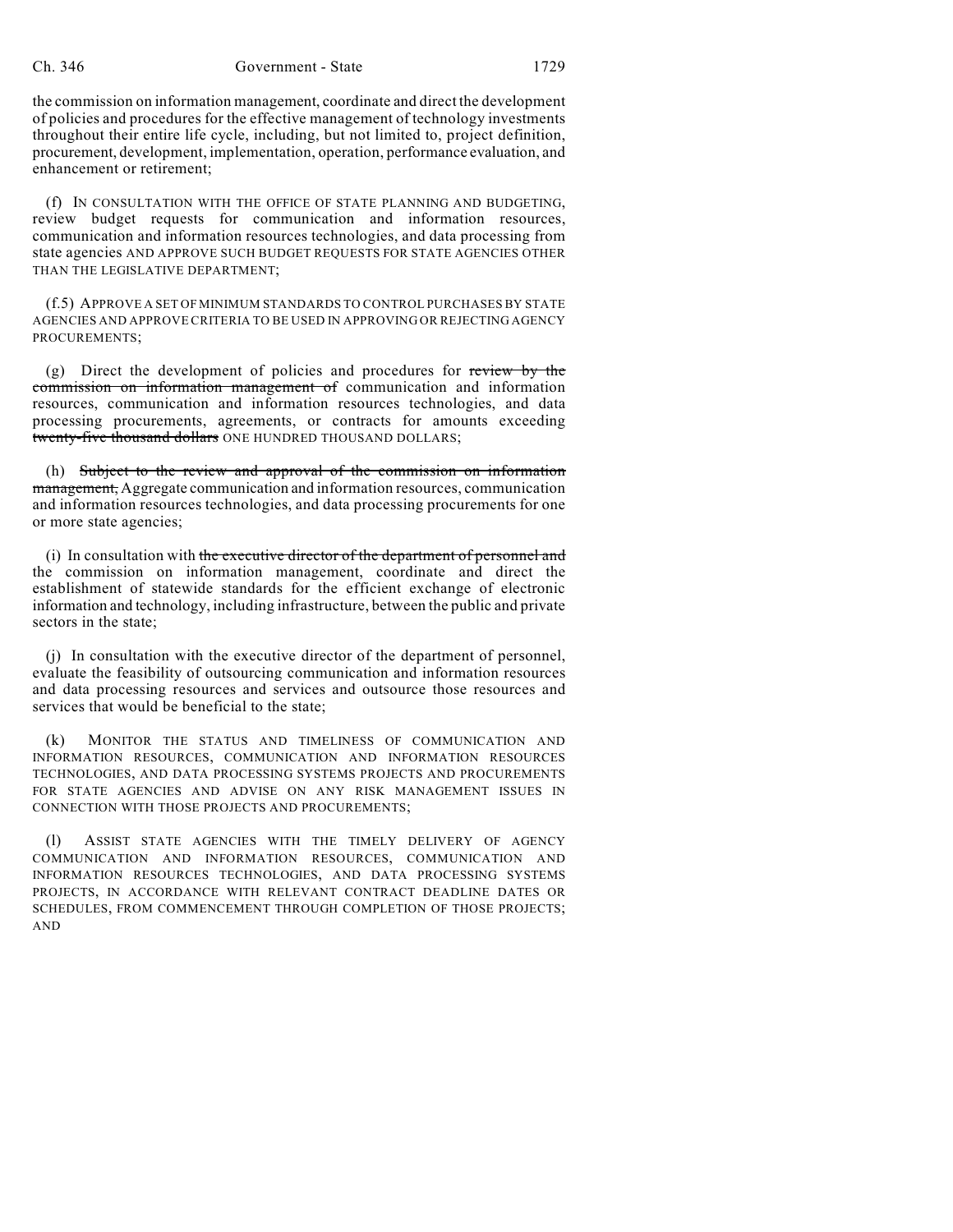(m) ADVISE THE JOINT BUDGET COMMITTEE OF THE GENERAL ASSEMBLY ON REQUESTED OR ONGOING COMMUNICATION AND INFORMATION RESOURCES, COMMUNICATION AND INFORMATION RESOURCES TECHNOLOGIES, AND DATA PROCESSING SYSTEMS PROJECTS, INCLUDING THE ADHERENCE OF THE STATE AGENCY TO THE BUDGET, AMOUNTS APPROPRIATED, AND RELEVANT CONTRACT DEADLINE DATES OR SCHEDULES FOR THOSE PROJECTS.

(1.5) ALL OF THE POLICIES, PROCEDURES, STANDARDS, SPECIFICATIONS, GUIDELINES, OR CRITERIA THAT ARE DEVELOPED OR APPROVED PURSUANT TO SUBSECTION (1) OF THIS SECTION MAY BE PROMULGATED AS RULES PURSUANT TO ARTICLE 4 OF THIS TITLE BY AND ENFORCED BY THE CHIEF INFORMATION OFFICER.

(2) The chief technology officer shall designate a chief information officer for the state. The chief information officer shall have such duties and responsibilities as may be assigned by the chief technology officer. All powers and authority granted to the chief technology officer may be exercised by the chief information officer in the absence of the chief technology officer or if the chief technology officer for any reason is unable to perform the required duties.

**SECTION 7.** 24-37.5-201 (2) (a) and (3), Colorado Revised Statutes, are amended to read:

**24-37.5-201. Commission on information management - creation membership.** (2) (a) There is hereby created in the office of innovation and INFORMATION technology the commission on information management, which shall consist of seventeen FIFTEEN members and shall be constituted as follows:

(I) The governor shall appoint six members from the private sector who shall exhibit a background in information management and technology;

(II) EFFECTIVE JULY 1, 2006, the president of the senate shall appoint two members ONE MEMBER of the senate and the minority leader of the senate shall appoint one member of the senate, and the speaker of the house of representatives shall appoint three TWO members of the house of representatives, one of whom shall be a minority party member; and

(III) The remaining five members shall be the chief technology officer or the chief information officer, if so designated by the chief technology officer the director of the office of state planning and budgeting, the executive director of the department of personnel, the executive director of one principal department, which department shall be designated by the governor, and the state court administrator.

(3) (a) The commission chair OF THE COMMISSION ON INFORMATION MANAGEMENT shall be the chief technology officer or the chief information officer if so designated by the chief technology officer, and the vice-chair shall be a private sector member of the commission appointed by the governor.

(b) THE COMMISSION ON INFORMATION MANAGEMENT SHALL HOLD REGULAR PUBLIC MONTHLY MEETINGS AND MAY HOLD SPECIAL MEETINGS ON THE CALL OF THE CHIEF INFORMATION OFFICER AT SUCH OTHER TIMES AS DEEMED NECESSARY.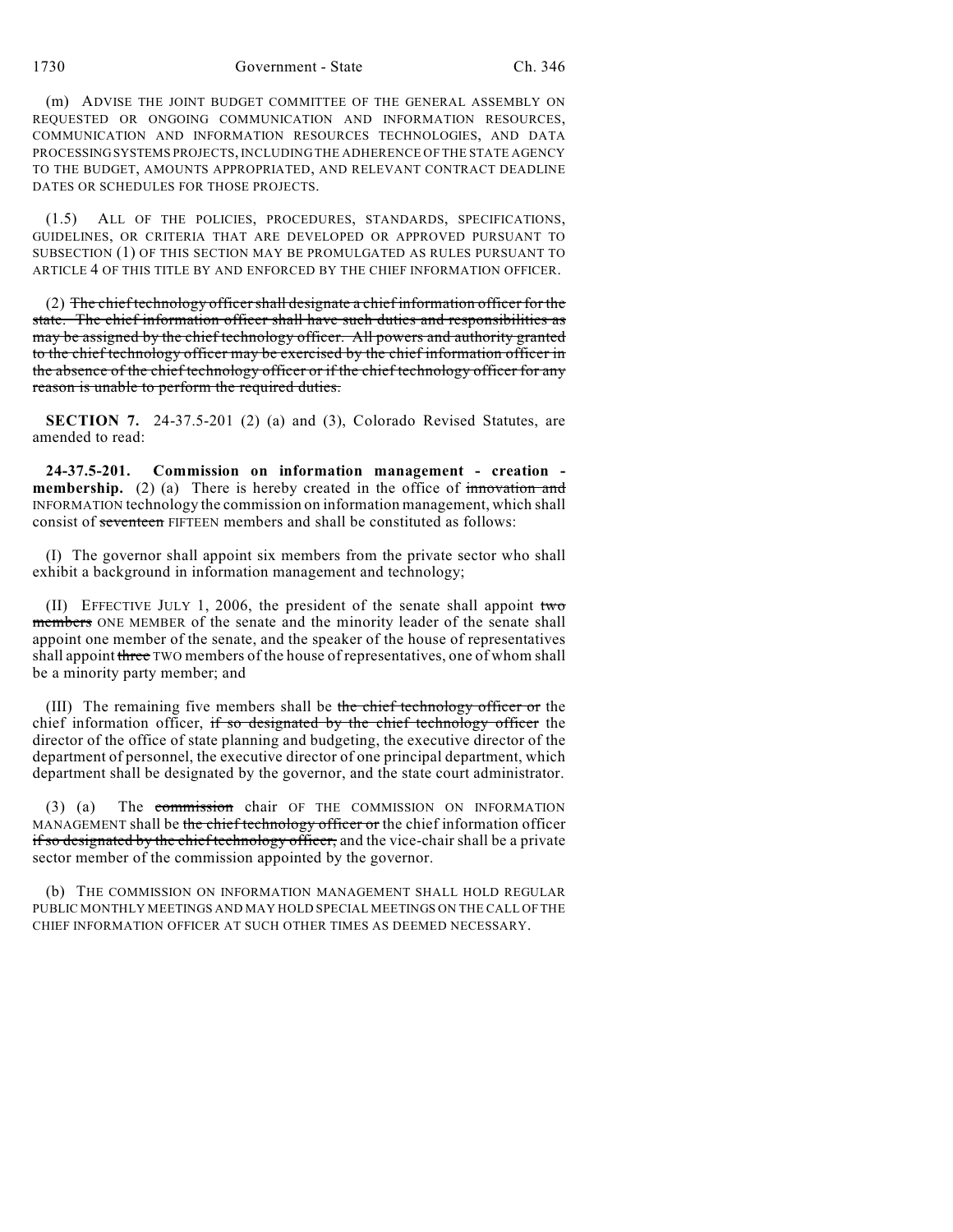## Ch. 346 Government - State 1731

(c) THE COMMISSION ON INFORMATION MANAGEMENT MAY CONSIDER THE APPOINTMENT OF SUBCOMMITTEES TO ASSIST IN ADVISING THE COMMISSION AND THE CHIEF INFORMATION OFFICER. IF THE COMMISSION CHOOSES TO APPOINT SUBCOMMITTEES, MEMBERS SHOULD BE CHOSEN FROM THE PUBLIC OR PRIVATE SECTOR WHO EXHIBIT A BACKGROUND AND INTEREST IN INFORMATION MANAGEMENT AND TECHNOLOGY AND WHO ARE USERS OF ELECTRONIC INFORMATION, PRODUCTS, AND SERVICES. A MEMBER OF THE COMMISSION SHALL BE APPOINTED TO CHAIR EACH SUBCOMMITTEE, AND MEMBERS OF THE SUBCOMMITTEE SHALL NOT RECEIVE COMPENSATION FOR THEIR SERVICES.

**SECTION 8.** 24-37.5-202, Colorado Revised Statutes, is amended to read:

**24-37.5-202. Commission's purposes, powers, and duties.** (1) The purposes of the commission on information management are to oversee ADVISE THE OFFICE AND STATE AGENCIES ON strategic planning and set policy POLICIES for the state's communications and information systems and assure ON THE continuity in OF communications and planning and controlling CONTROL OF the state's investment in information systems EXERCISED BY THE OFFICE AND STATE AGENCIES. In furtherance of these purposes, the commission shall have the following powers and duties:

(a) To prepare annually and approve the state's strategic communications and data processing REVIEW THE STATE'S INFORMATION TECHNOLOGY plan and assure that THE long-range plans of state agencies are developed in accordance with said plan;

(b) To assess the status of current state data processing systems and evaluate other potential systems;

(c) To develop ASSIST THE OFFICE WITH THE DEVELOPMENT OF an approach for achieving statewide compatibility or accessibility of communications and information systems;

(d) To approve a set of minimum standards to control purchases by state agencies and approve criteria to be used in approving or rejecting agency procurements. Approved standards and criteria shall be promulgated as rules and regulations pursuant to the "State Administrative Procedure Act", article 4 of this title.

(e) Except as otherwise directed by the chief technology officer, to disapprove TO REVIEW state agency procurements for communication and information resources, communication and information resources technologies, and data processing systems that do not conform to the state strategic communications and data processing FOR CONFORMANCE WITH THE STATE INFORMATION TECHNOLOGY plan;

(f) To advise the governor, and the general assembly, THE OFFICE, AND STATE AGENCIES on communications and data processing matters;

To study AND MAKE RECOMMENDATIONS TO THE OFFICE ON the communications and automated data processing needs of state agencies;

(h) To fulfill the duties concerning the statewide communications and information infrastructure specified in section 24-37.5-203;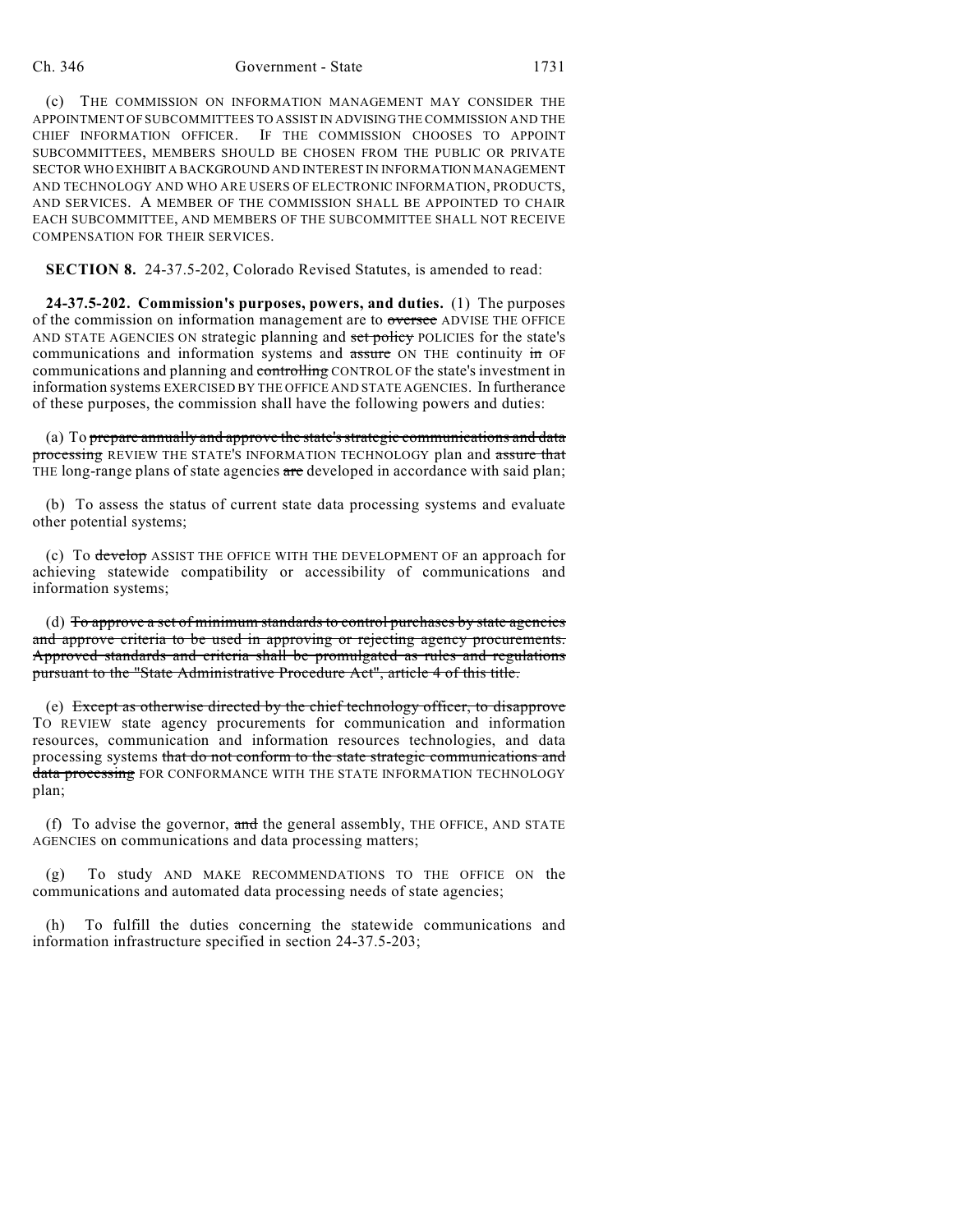(i) To establish REVIEW AND RECOMMEND nonvisual access standards and criteria TO THE OFFICE for the procurement of adaptive technology by state agencies for the use of individuals who are blind or visually impaired as specified in article 85 of this title;

(j) TO ASSIST AND ADVISE THE CHIEF INFORMATION OFFICER IN CONNECTION WITH ANY OF THE DUTIES AND RESPONSIBILITIES DESCRIBED IN SECTION 24-37.5-106.

(2) THE COMMISSION ON INFORMATION MANAGEMENT MAY PROMULGATE RULES PURSUANT TO ARTICLE 4 OF THIS TITLE AS MAY BE NECESSARY FOR THE IMPLEMENTATION OF THIS ARTICLE.

**SECTION 9.** 24-37.5-203, Colorado Revised Statutes, is amended to read:

**24-37.5-203. Statewide communications and information infrastructure establishment - duties.** (1) With regard to the statewide communications and information infrastructure, the commission on information management shall have the following duties:

(a) To develop and implement REVIEW AND MAKE RECOMMENDATIONS ON requirements for the statewide communications and information infrastructure based on present and future user applications;

(b) To review existing portions of the statewide communications and information infrastructure to determine the areas of the state in which they exist and whether the existing portions are adequate and usable for present and future user applications;

(c) To define and initiate a partnership between the public and private sector for funding and building the statewide communications and information infrastructure, with the understanding that the private sector will build the necessary portions of the statewide communications and information infrastructure;

(d) To initiate a system to manage the use of the statewide communications and information network in the most economical and effective manner;

(e) To oversee REVIEW AND MAKE RECOMMENDATIONS RELATED TO ongoing use of the statewide communications and information infrastructure;

(f) To recommend, if necessary, further legislation and budget appropriations for ongoing implementation of the statewide communications and information infrastructure.

(g) TO ADVISE STATE AGENCIES ON THE RISKS, ISSUES, AND CONCERNS RELATED TO THE AGENCY'S COMMUNICATION AND DATA PROCESSING INFRASTRUCTURE THAT THE AGENCY HAS IDENTIFIED IN THE COMMUNICATIONS AND DATA PROCESSING PLAN PREPARED PURSUANT TO SECTION 24-37.5-106 (1) (b).

**SECTION 10.** 24-37.5-204, Colorado Revised Statutes, is amended to read:

**24-37.5-204. Status of state agencies.** (1) State agencies shall: have general supervision of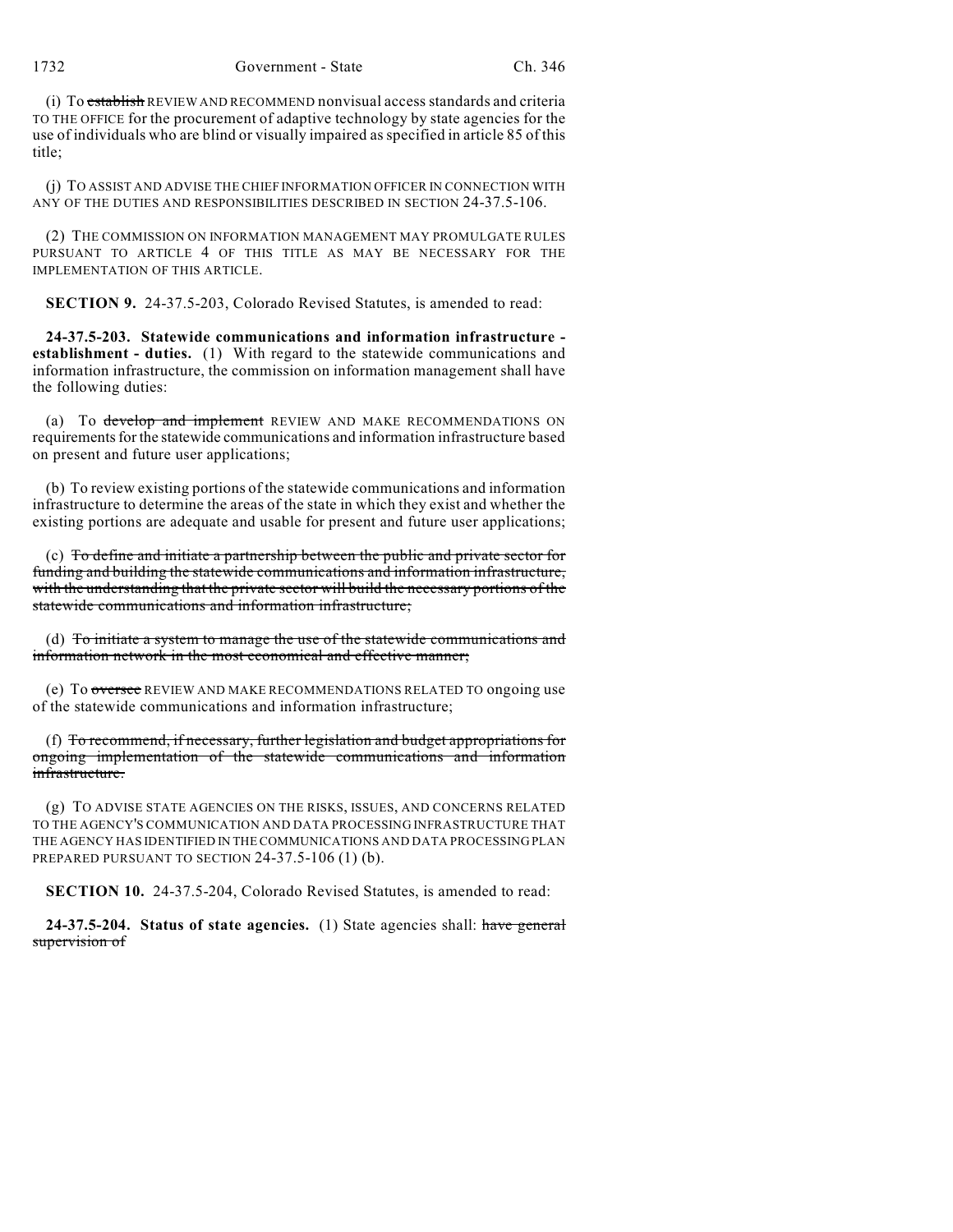(a) SUPERVISE their communications and automated data processing systems; but shall

(b) Comply with the RULES, STANDARDS, plans, policies, and directives issued by the commission and shall, OF THE OFFICE;

(c) COMPLY WITH INFORMATION REQUESTS OF THE OFFICE, THE GENERAL ASSEMBLY, AND THE JOINT BUDGET COMMITTEE; AND

(d) Upon request of the general assembly or the joint budget committee, provide satisfactory evidence of said compliance.

**SECTION 11. Repeal.** 24-37.5-205, Colorado Revised Statutes, is repealed as follows:

**24-37.5-205. Annual report by commission.** The commission shall report to the governor and the business affairs and labor committees of the house of representatives and the senate regularly on at least an annual basis concerning the implementation of the provisions of this part 2.

**SECTION 12.** 24-37.7-104 (3), Colorado Revised Statutes, is amended, and the said 24-37.7-104 is further amended BY THE ADDITION OF A NEW SUBSECTION, to read:

**24-37.7-104. Powers of the statewide internet portal authority.** (3) Any current or pending action by the office of innovation and INFORMATION technology relating to a request for proposals for the statewide internet portal shall be void.

(4) STATE AGENCIES SHALL COORDINATE AND COOPERATE WITH THE AUTHORITY FOR PURPOSES OF THE DELIVERY OF ELECTRONIC INFORMATION, PRODUCTS, AND SERVICES BY THE AUTHORITY.

**SECTION 13.** 24-37.7-105 (1) (c), Colorado Revised Statutes, is amended to read:

**24-37.7-105. Mission of the authority.** (1) The mission of the authority is to:

(c) Develop and annually update a strategic business plan for the implementation, maintenance, and enhancement of the statewide internet portal; which may incorporate components of the preliminary plan developed by the commission on information management pursuant to section 24-37.5-203.5 (3);

**SECTION 14.** The introductory portion to 23-1-106.5 (1) and 23-1-106.5 (2) (e) and (6), Colorado Revised Statutes, are amended to read:

**23-1-106.5. Duties and powers of the commission with regard to advanced technology - fund created.** (1) The commission, in consultation with the governing boards of institutions of higher education and the office of innovation and INFORMATION technology created in the office of the governor, shall:

(2) The priorities established pursuant to paragraph (a) of subsection (1) of this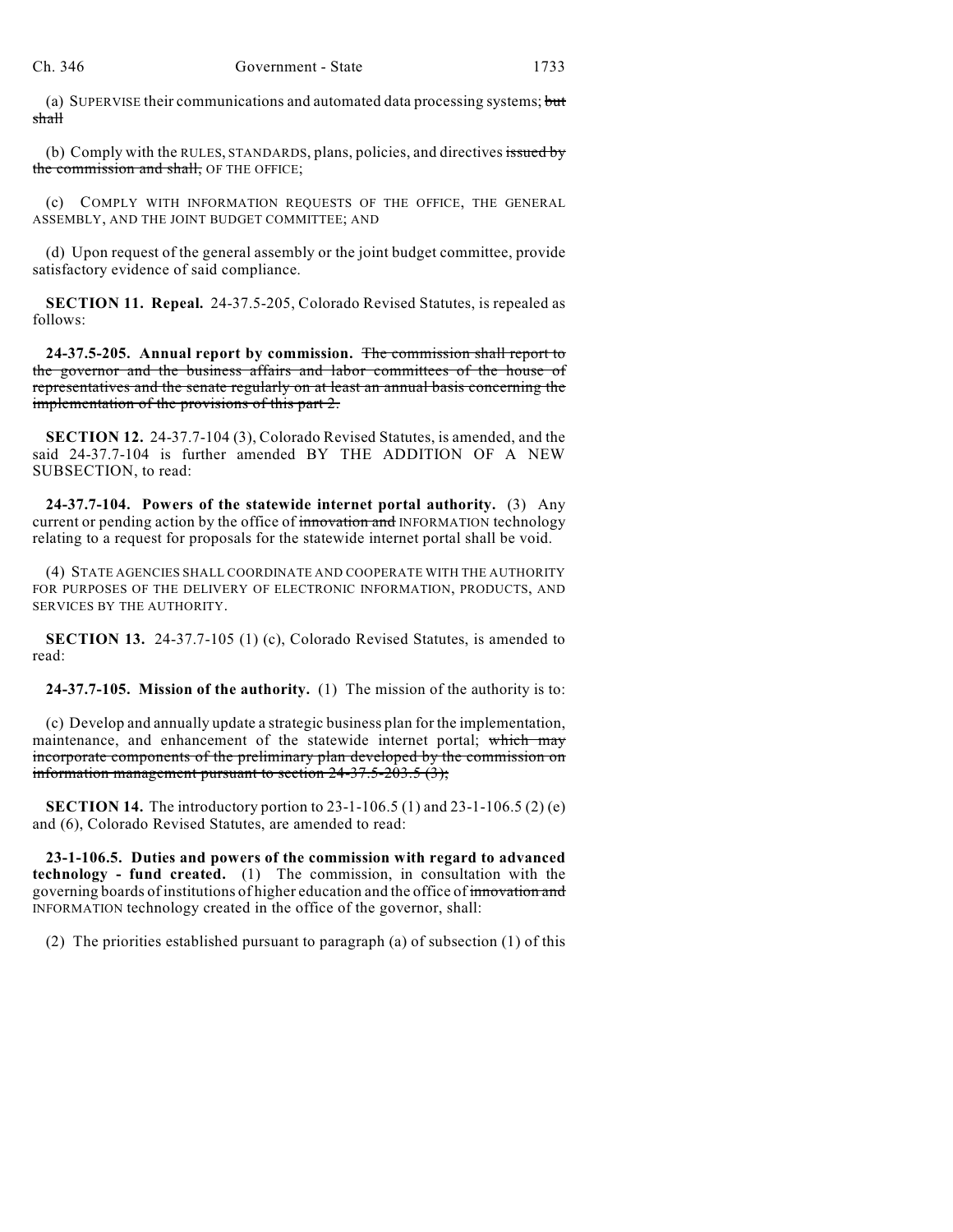section shall take into account the following objectives:

(e) Developing the necessary infrastructure to support distance learning, telemedicine, economic development, and enhanced citizen access. commission shall work cooperatively with the chief technology INFORMATION officer in the office of innovation and INFORMATION technology in the development of such necessary infrastructure.

(6) The commission shall work cooperatively with the chief technology INFORMATION officer in the office of innovation and INFORMATION technology created in the office of the governor and with the state board for community colleges and occupational education to promote the development and use of the Colorado customized training program created in section 23-60-306 to provide the skilled labor force required by advanced technology businesses establishing or expanding facilities in Colorado. No special appropriation shall be made for the purposes of this subsection (6) which shall be funded only through appropriations to the commission for advanced technology programs.

**SECTION 15.** The introductory portion to 23-1-106.7 (1), Colorado Revised Statutes, is amended to read:

**23-1-106.7. Duties and powers of the commission with respect to technology transfers.** (1) The commission, in consultation with the office of innovation and INFORMATION technology created in the office of the governor, shall:

**SECTION 16.** 23-5-121 (5) (e), Colorado Revised Statutes, is amended to read:

**23-5-121. Governing boards - authority to establish nonprofit corporations for developing discoveries and technology.** (5) As a means of carrying out the purposes stated in this section, the governing board of any state-supported institution of higher education or the commission may, through one or more corporations incorporated pursuant to subsection (2) of this section:

(e) In the case of a governing board of a state-supported institution of higher education, cooperate with the commission and the office of innovation and INFORMATION technology created in the office of the governor in technology transfers pursuant to section 23-1-106.7;

**SECTION 17.** 23-17-105 (1) (a), Colorado Revised Statutes, is amended to read:

**23-17-105. High technology scholarship program advisory committee creation - repeal.** (1) (a) There is hereby created in the department of higher education the high technology scholarship program advisory committee. The advisory committee shall establish general guidelines to be used by the department of higher education in awarding scholarships pursuant to section 23-17-103. The advisory committee shall consist of seven members, five of whom shall be appointed by the governor, with the consent of the senate, one of whom shall be the chief technology INFORMATION officer of the office of innovation and INFORMATION technology, or his or her designee, and one of whom shall be the executive director, or his or her designee.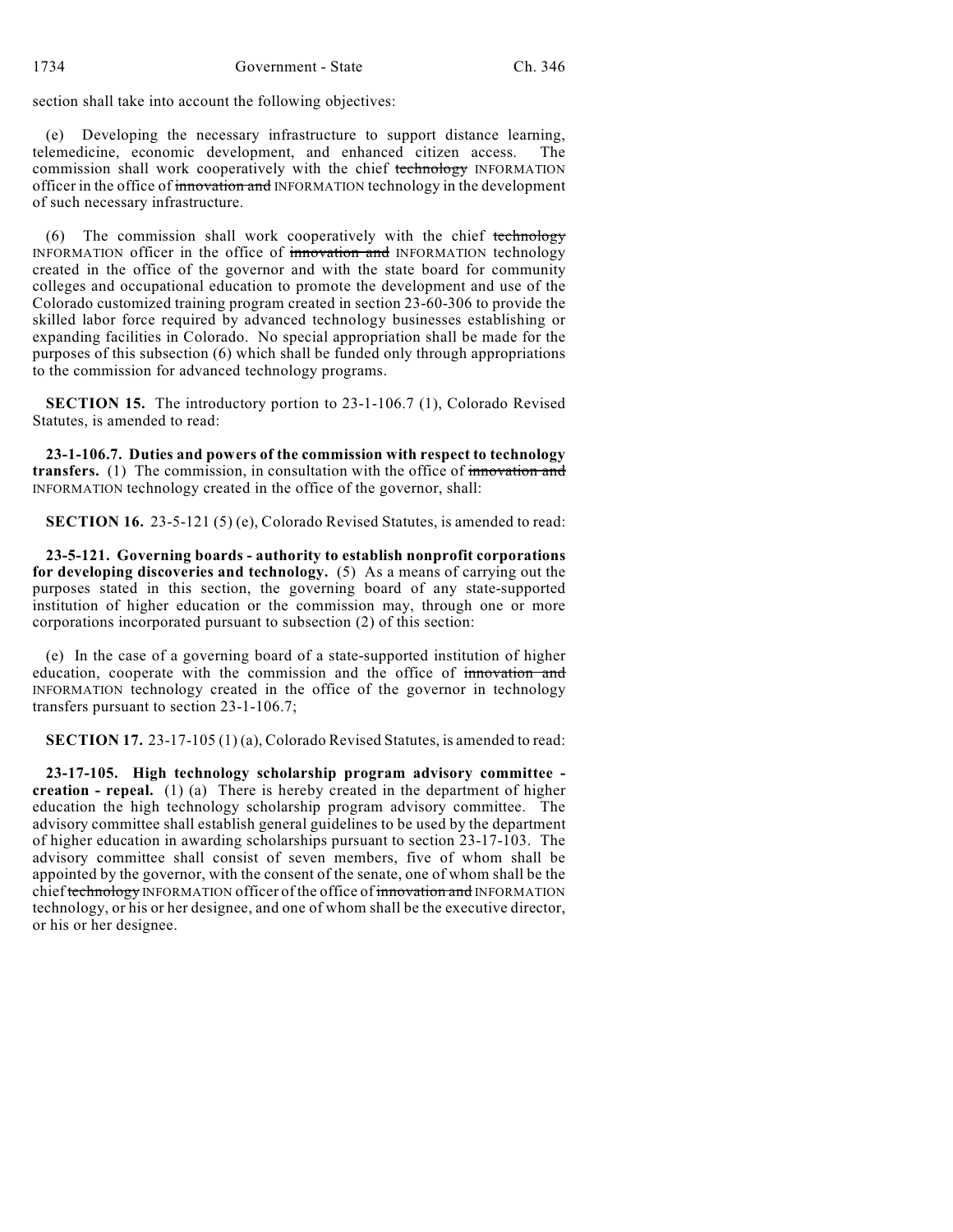**SECTION 18.** 23-73-103 (1) (a) (I) (A) and (1) (a) (I) (B), Colorado Revised Statutes, are amended to read:

**23-73-103. Institute governance.** (1) (a) The institute shall be governed by a board of trustees of fourteen members appointed by the governor as follows:

(I) (A) Six persons who are chief executive officers, or a chief executive officer's designee, of a state-supported or nonpublic institution of higher education or the executive director, or the executive director's designee, of the Colorado commission on higher education or the executive director CHIEF INFORMATION OFFICER, or the executive director's CHIEF INFORMATION OFFICER'S designee, of the office of innovation and INFORMATION technology;

(B) Of the persons appointed pursuant to this subparagraph (I), not more than one member shall be from the Colorado commission on higher education and not more than one member shall be from the office of innovation and INFORMATION technology;

**SECTION 19.** The introductory portion to 23-73-106 (1), Colorado Revised Statutes, is amended to read:

**23-73-106. Participation of public institutions of higher education and other state agencies with the institute.** (1) Colorado public institutions of higher education and other state agencies, including but not be limited to the Colorado commission on higher education, the office of economic development, and the office of innovation and INFORMATION technology created in the office of the governor, pursuant to part 1 of article 37.5 of title 24, C.R.S., are hereby authorized to participate, contract, and enter into memoranda of understanding with the institute as follows:

**SECTION 20.** 24-4-103 (12), Colorado Revised Statutes, is amended to read:

**24-4-103. Rule-making - procedure - repeal.** (12) All rules of any agency that have been submitted to the attorney general under the provisions of subsection (8) of this section and the opinion of the attorney general, when issued, shall be filed in the office of the secretary of state. The secretary of state shall require that such rules be filed in an electronic format that complies with any requirements established pursuant to sections  $24-71.3-118$ ,  $24-37.5-106$ , and  $24-37.5-205$ SECTIONS 24-37.5-106 AND 24-71.3-118.

**SECTION 21.** 24-37.7-102 (3), Colorado Revised Statutes, is amended to read:

**24-37.7-102. Statewide internet portal authority - creation - board.** (3) The chief technology INFORMATION officer of the office of  $\overline{\mathsf{improation}}$  and INFORMATION technology shall serve as an ex officio nonvoting member of the board.

**SECTION 22.** 24-30-1603 (3) (a), Colorado Revised Statutes, is amended to read:

**24-30-1603. Functions of the GGCC.** (3) (a) In accordance with rules,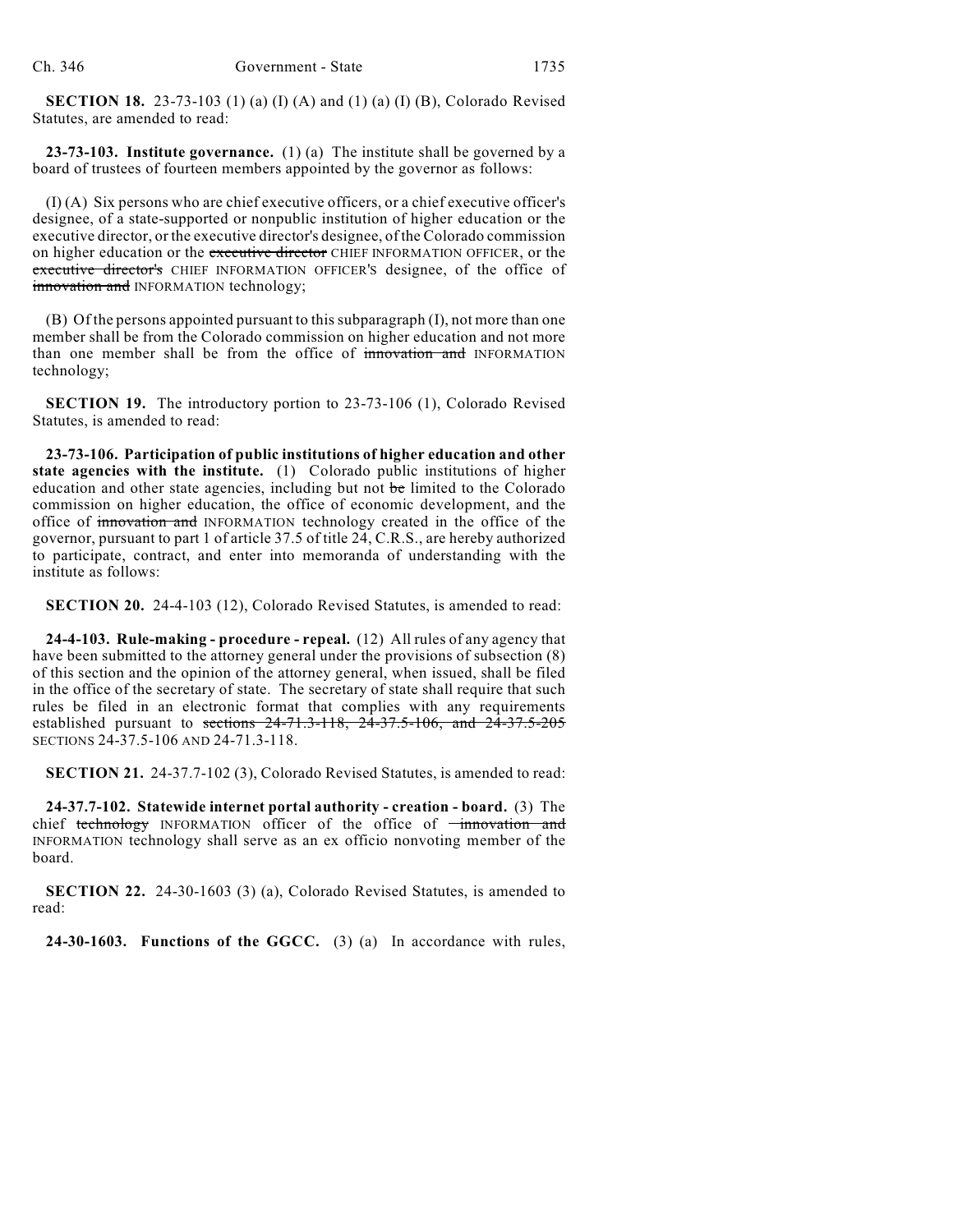standards, procedures, and policies adopted by the secretary of state pursuant to section 24-71.3-118 (2), the GGCC shall adopt and implement standards, policies, and procedures for the use of electronic or digital signatures by governmental agencies where use of electronic or digital signatures is expressly authorized by law. The secretary of state shall, prior to the adoption of any rules, standards, procedures, or policies for the use of electronic or digital signatures by governmental agencies, coordinate with the office of innovation and INFORMATION technology and the commission on information management on the development of such rules, standards, procedures, and policies.

**SECTION 23.** 24-30-1604 (1) (b), Colorado Revised Statutes, is amended to read:

**24-30-1604. Powers of the executive director - penalty for breach of confidentiality.** (1) In order to perform the functions and duties of the GGCC as set forth in this part 16, the executive director of the department of personnel shall exercise the following powers:

(b) In accordance with the policies, standards, specifications, and guidelines formulated and promulgated pursuant to section 24-37.5-106 (1) (c) by the chief technology INFORMATION officer of the office of innovation and INFORMATION technology created in the office of the governor, to adopt such rules as may be necessary to carry out the purposes and provisions of this part 16;

**SECTION 24.** 24-71.3-117, Colorado Revised Statutes, is amended to read:

**24-71.3-117. Creation and retention of electronic records by political subdivisions.** Each department, board, commission, authority, institution, or instrumentality of the state, in accordance with the policies, standards, and guidelines set forth by the office of innovation and INFORMATION technology, of this state may determine whether, and the extent to which, such department, board, commission, authority, institution, or instrumentality shall create and retain electronic records and convert written records to electronic records. A county, municipality, or other political subdivision, or any of their instrumentalities, shall have the general power, in relation to the administration of the affairs of a county, municipality, or other political subdivision, or any of their instrumentalities, to determine the extent to which it will create and retain electronic records and electronic signatures.

**SECTION 25.** 25-3.5-401 (2) (a), Colorado Revised Statutes, is amended to read:

**25-3.5-401. Responsibility for coordination.** (2) (a) The department of personnel, in consultation with the office of innovation and INFORMATION technology created in the office of the governor, shall coordinate the telecommunications subsystem with the existing state telecommunications network to the extent possible.

**SECTION 26.** 30-10-423 (2) (a) (III), Colorado Revised Statutes, is amended to read: